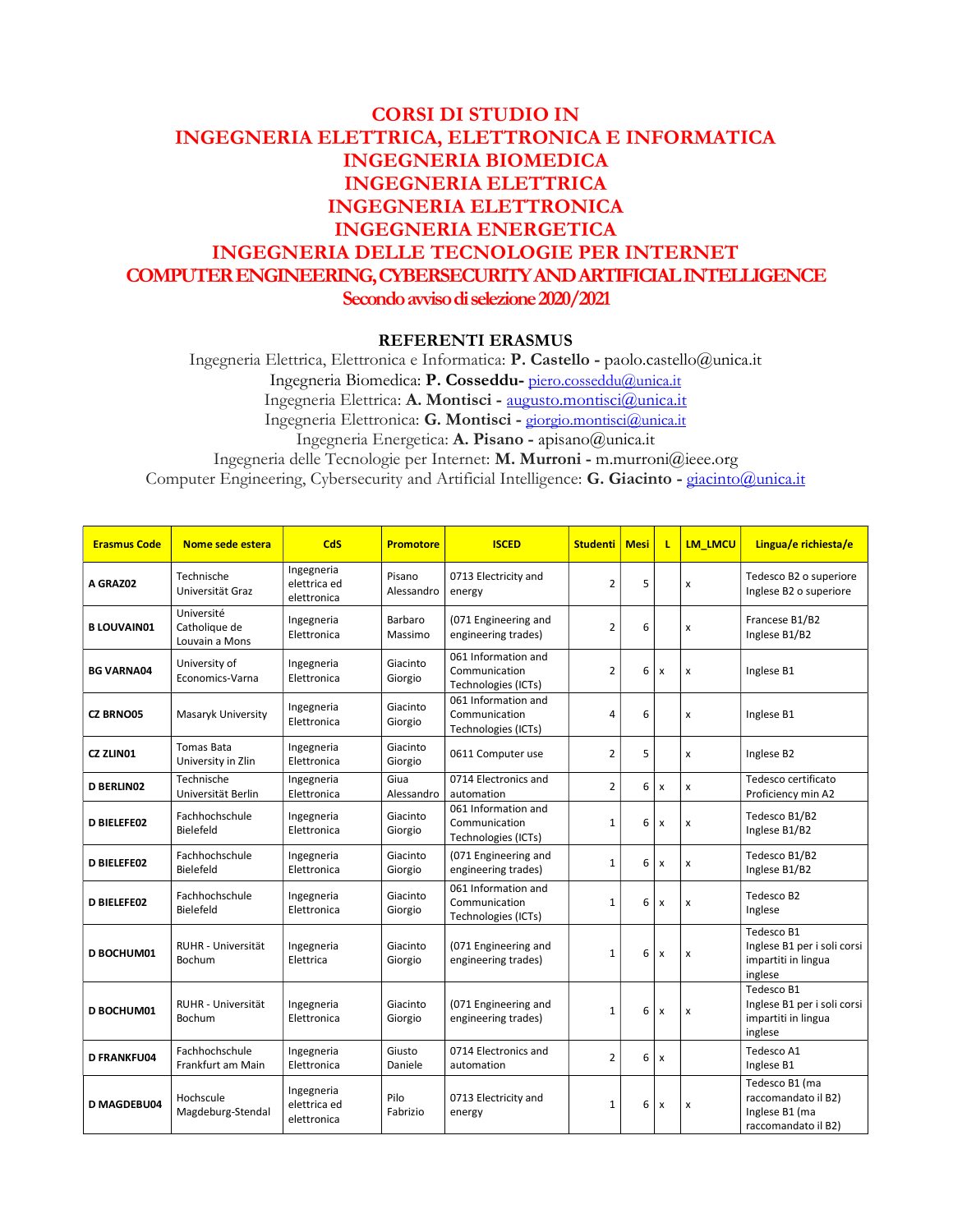| <b>Erasmus Code</b> | Nome sede estera                                                                        | CdS                                       | <b>Promotore</b>                | <b>ISCED</b>                                                                  | <b>Studenti</b> | <b>Mesi</b> | L                  | <b>LM LMCU</b>     | Lingua/e richiesta/e                                                                                                      |
|---------------------|-----------------------------------------------------------------------------------------|-------------------------------------------|---------------------------------|-------------------------------------------------------------------------------|-----------------|-------------|--------------------|--------------------|---------------------------------------------------------------------------------------------------------------------------|
| <b>D MARBURG01</b>  | Philipps-Universität<br>Marburg                                                         | Ingegneria<br>Elettrica ed<br>Elettronica | Armano<br>Giuliano              | 0611 Computer use                                                             | $\overline{2}$  | 5           | X                  | x                  | Tedesco B1<br>Inglese B1                                                                                                  |
| <b>D NURNBER02</b>  | Technische<br>Hochschule<br>Nürnberg Georg<br>Simon Ohm                                 | Ingegneria<br>Elettronica                 | Usai Elio                       | 0713 Electricity and<br>energy                                                | $\overline{2}$  | 6           | $\pmb{\mathsf{x}}$ |                    | Tedesco B2<br>(obbligatorio)<br>Inglese B2 (obbligatorio)                                                                 |
| <b>D OSNABRU02</b>  | Hochschule<br>Osnabruck -<br>University of Applied<br>Sciences                          | Ingegneria<br>Elettrica                   | Giacinto<br>Giorgio             | 0713 Electricity and<br>energy                                                | $\mathbf 1$     | 6           | $\pmb{\mathsf{x}}$ | x                  | Tedesco B1<br>Inglese B1                                                                                                  |
| <b>D OSNABRU02</b>  | Hochschule<br>Osnabruck -<br>University of Applied<br>Sciences                          | Ingegneria<br>Elettronica                 | Giusto<br>Daniele               | 0713 Electricity and<br>energy<br>0714 Electronics and<br>automation          | $\overline{2}$  | 6           | X                  | x                  | Tedesco B1<br>Inglese B1                                                                                                  |
| <b>D WOLFENB01</b>  | Ostfalia Hochschule<br>für Angewandte<br>Wissenschaften<br>Braunschweig<br>Wolfenbuttel | Ingegneria<br>Energetica                  | Damiano<br>Alfonso              | 0713 Electricity and<br>energy                                                | 3               | 6           | X                  |                    | Tedesco B1                                                                                                                |
| <b>D ZWICKAU01</b>  | Westsächsische<br>Hochschule Zwickau                                                    | Ingegneria<br>Elettronica                 | Giusto<br>Daniele               | 0713 Electricity and<br>energy 0714 Electronics<br>and automation             | $\overline{2}$  | 6           | X                  |                    | Tedesco B1                                                                                                                |
| E BILBAO01          | Euskal Erriko<br>Unibertsitatea                                                         | Ingegneria<br>Elettronica                 | Murroni<br>Maurizio             | 0714 Electronics and<br>automation                                            | $\overline{2}$  | 6           | X                  | x                  | Spagnolo B2<br>Inglese B2                                                                                                 |
| E ELCHE01           | Universidad Miguel<br>Hernandez de Elche                                                | Ingegneria<br>Elettronica                 | Giusto<br>Daniele               | 0714 Electronics and<br>automation                                            | $\overline{2}$  | 6           | X                  | x                  | Spagnolo A2<br>Inglese B1 per i soli corsi<br>impartiti in lingua<br>inglese                                              |
| E GRANADA01         | Universidad de<br>Granada                                                               | Ingegneria<br>elettrica ed<br>elettronica | Meloni<br>Paolo                 | 0714 Electronics and<br>automation                                            | $\overline{2}$  | 6           | x                  |                    | Spagnolo B1                                                                                                               |
| E MADRID05          | Universidad<br>Politecnica de<br>Madrid                                                 | Ingegneria<br>Elettronica                 | Meloni<br>Paolo                 | 0714 Electronics and<br>automation                                            | $\mathbf{1}$    | 6           | $\pmb{\mathsf{x}}$ | x                  | Spagnolo B1<br>Inglese                                                                                                    |
| <b>E MONDRAG01</b>  | Mondragon<br>Unibertsitatea                                                             | Ingegneria<br>Elettronica                 | Giacinto<br>Giorgio             | 0714 Electronics and<br>automation                                            | $\mathbf 1$     | 6           | X                  | x                  | Inglese B2<br>Spagnolo B2                                                                                                 |
| E OVIEDO01          | Universidad de<br>Oviedo                                                                | Ingegneria<br>Elettrica ed<br>Elettronica | Giacinto<br>Giorgio             | (071 Engineering and<br>engineering trades)                                   | 3               | 6           | x                  | x                  | Spagnolo B1<br>Inglese B1                                                                                                 |
| E PALMA01           | Universidad de las<br><b>Islas Baleares</b>                                             | Ingegneria<br>Elettronica                 | Roli Fabio                      | 0714 Electronics and<br>automation                                            | $\mathbf{1}$    | 6           |                    | x                  | Catalano/Spagnolo A2<br>Inglese A2                                                                                        |
| <b>F NANTES80</b>   | IMT-Atlantique                                                                          | Ingegneria<br>Elettronica                 | Giua<br>Alessandro              | 0714 Electronics and<br>automation                                            | $\mathbf{1}$    | 6           | x                  |                    | Francese B1<br>Inglese B2                                                                                                 |
| F PARIS007          | Université de Paris<br>VII - Denis Diderot                                              | Ingegneria<br>elettronica                 | Barbaro<br>Massimo              | 0531 Chemistry - 0533<br>Physics                                              | $\mathbf{1}$    | 6           | $\pmb{\times}$     | x                  | Francese B1<br>obbligatorio                                                                                               |
| F PARIS376          | Institut Supérieur<br>d'Elctronique de<br>Paris (ISEP)                                  | Ingegneria<br>Elettronica                 | Murroni<br>Maurizio             | 0713 Electricity and<br>energy & 0714<br><b>Electronics and</b><br>automation | 1               | 6           | X                  | x                  | Francese B2<br>Inglese B2                                                                                                 |
| <b>F RENNES10</b>   | Institut National des<br>Sciences Appliquées<br>de Rennes                               | Ingegneria<br>Elettronica                 | Raffo Luigi                     | 0714 Electronics and<br>automation                                            | $\overline{2}$  | 6           |                    | x                  | Francese B1<br>Inglese B1 per i soli corsi<br>impartiti in lingua<br>inglese                                              |
| <b>F STRASBO31</b>  | Institut National des<br>Sciences Appliquées                                            | Ingegneria<br>Elettronica                 | Giua<br>Alessandro              | 0714 Electronics and<br>automation                                            | $\mathbf 1$     | 6           | $\pmb{\mathsf{x}}$ | x                  | Francese B1                                                                                                               |
| <b>F STRASBO48</b>  | Université de<br>Strasbourg                                                             | Ingegneria<br>Elettronica                 | Giacinto<br>Giorgio             | 0714 Electronics and<br>automation                                            | $\overline{2}$  | 6           | $\pmb{\mathsf{x}}$ | x                  | Francese B1<br>Inglese B1                                                                                                 |
| <b>G KALLITH01</b>  | Harokopio University                                                                    | Ingegneria<br>Elettronica                 | Giacinto<br>Giorgio             | 061 Information and<br>Communication<br>Technologies (ICTs)                   | 3               | 5           | $\pmb{\mathsf{x}}$ | x                  | Inglese B2                                                                                                                |
| <b>G KOZANI01</b>   | Western Macedonia<br>University of Applied<br>Sciences                                  | Ingegneria<br>Elettrica                   | Pilo<br>Fabrizio<br>Giulio Luca | (071 Engineering and<br>engineering trades)                                   | $\overline{2}$  | 6           | $\pmb{\mathsf{x}}$ | $\pmb{\mathsf{x}}$ | Greco (per la<br>maggioparte dei corsi) -<br>livello richiesto A2<br>Inglese (per alcuni corsi)<br>- livello richiesto B1 |